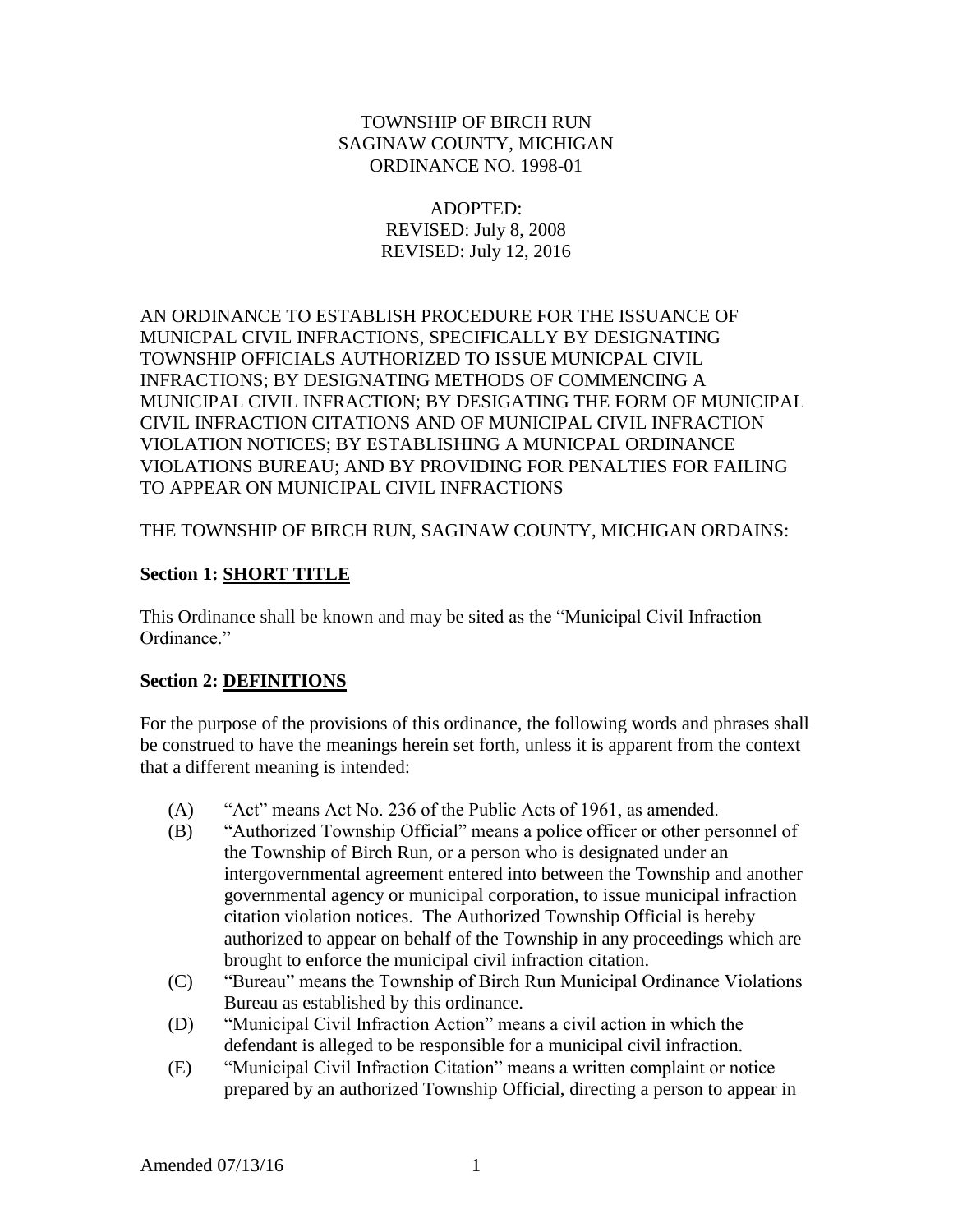court regarding the occurrence or existence of a municipal civil infraction by the person cited.

(F) "Municipal Civil Infraction Violation Notice" means a written notice prepared by an authorized Township Official, directing a person to appear at the Township of Birch Run Municipal Ordinance Violations Bureau and pay fine and costs, if any, prescribed for the violation by the schedule of fines adopted by the Township, as authorized under Sections 8396 and 8707 (6) of the Act.

# **Section 3: DESIGNATION OF AUTHORIZED TOWNSHIP OFFICIALS**

The following personnel of the Township of Birch Run have the authority to issue municipal civil infraction citations and municipal civil infraction violation notices pursuant to this ordinance:

- (A) Police officers
- (B) Chief Inspector
- (C) Assistant Chief Inspector
- (D) Supervisor of Inspections
- (E) Building Inspector
- (F) Plumbing Inspector
- (G) Electrical Inspector
- (H) Mechanical Inspector
- (I) Housing Inspector
- (J) Supervisor
- (K) Clerk
- (L) Code Enforcement Officer
- (M) Code Enforcement Aide
- (N) Fire Chief
- (O) Fire Marshall
- (P) Fire Inspector

# **Section 4: MUNICIPAL CIVIL INFRACTION ACTION; COMMENCEMENT**

A municipal civil infraction action may be commenced upon the issuance of an authorized Township official of (1) a municipal civil infraction citation directing the alleged violator to appear in court; or (2) a municipal civil infraction notice directing the alleged violator to appear at the Township of Birch Run Municipal Ordinance Violations Bureau.

# **Section 5: MUNICIPAL CIVIL INRACTION CITATIONS; ISSUANCE AND SERVICE**

Municipal civil infraction citations shall be issued and served by authorized Township officials as follows:

(A) The time for appearance specified in a citation shall be within a reasonable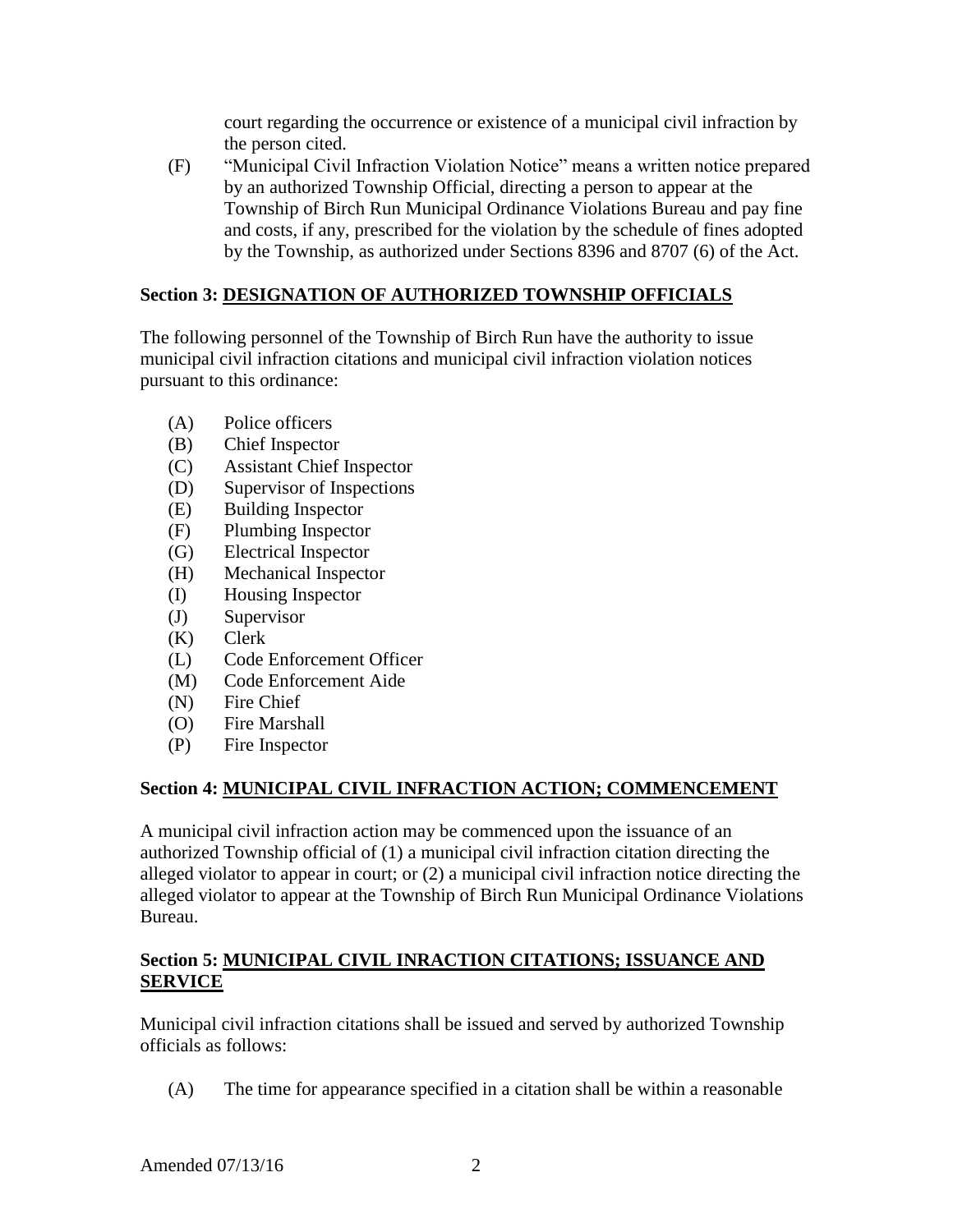time after the citation is issued.

- (B) The place for appearance specified in a citation shall be the district court.
- (C) Each citation shall be numbered consecutively and shall be in a form approved by the State Court Administrator. The citation shall be retained by the Township and issued to the alleged violator as provided by Section 8705 of the Act.
- (D) A citation for a municipal civil infraction signed by an authorized Township official shall be treated as made under oath if the violation alleged in the citation occurred in the presence of the official signing the complaint and if the citation contains the following statement immediately above the date and signature of the official; "I declare under the penalties of perjury that the statements above are true to the best of my information, knowledge and helief"
- (E) An authorized Township official who witnesses a person commit a municipal infraction shall prepare and subscribe, as soon as possible and as completely as possible, an original and required copies of a citation.
- (F) An authorized Township official may issue a citation to a person if;
	- (1) Based upon investigation, the official has reasonable cause to believe that the person is responsible for a municipal infraction; or
	- (2) Based upon investigation of a complaint by someone who allegedly witnessed the person commit a municipal civil infraction, the official has reasonable cause to believe that the person is responsible for an infraction and if the Township attorney approves in writing the issuance of the citation.
- (G) Municipal civil infraction shall be served by an authorized Township official as follows:
	- (1) Except as provided by Section 5 (G) (2), an authorized Township official shall personally serve a copy of the citation upon the alleged violator.
	- (2) If the municipal civil infraction action involves the use or occupancy of land, a building or other structure, a copy of the citation does not need to be personally served upon the alleged violator, but may be served upon an owner or occupant of the land, building or structure. In addition, a copy of the citation shall be sent by first class mail to the owner of the land, building or structure at the owner's last known address.

# **Section 6: MUNICIPAL CIVIL INFRACTION CITATIONS; CONTENTS**

- (A) A municipal ordinance citation shall contain the name and address of the alleged violator, the municipal civil infraction alleged, the place where the alleged violator shall appear in court, the telephone number of the court, and the time at or by which the appearance shall be made.
- (B) Further, the citation shall inform the alleged violator that he or she may do one of the following:
	- (1) Admit responsibility for the municipal civil infraction by mail, in person, or by representation, at or by a time specified for appearance.
	- (2) Admit responsibility for the municipal civil infraction "with explanation"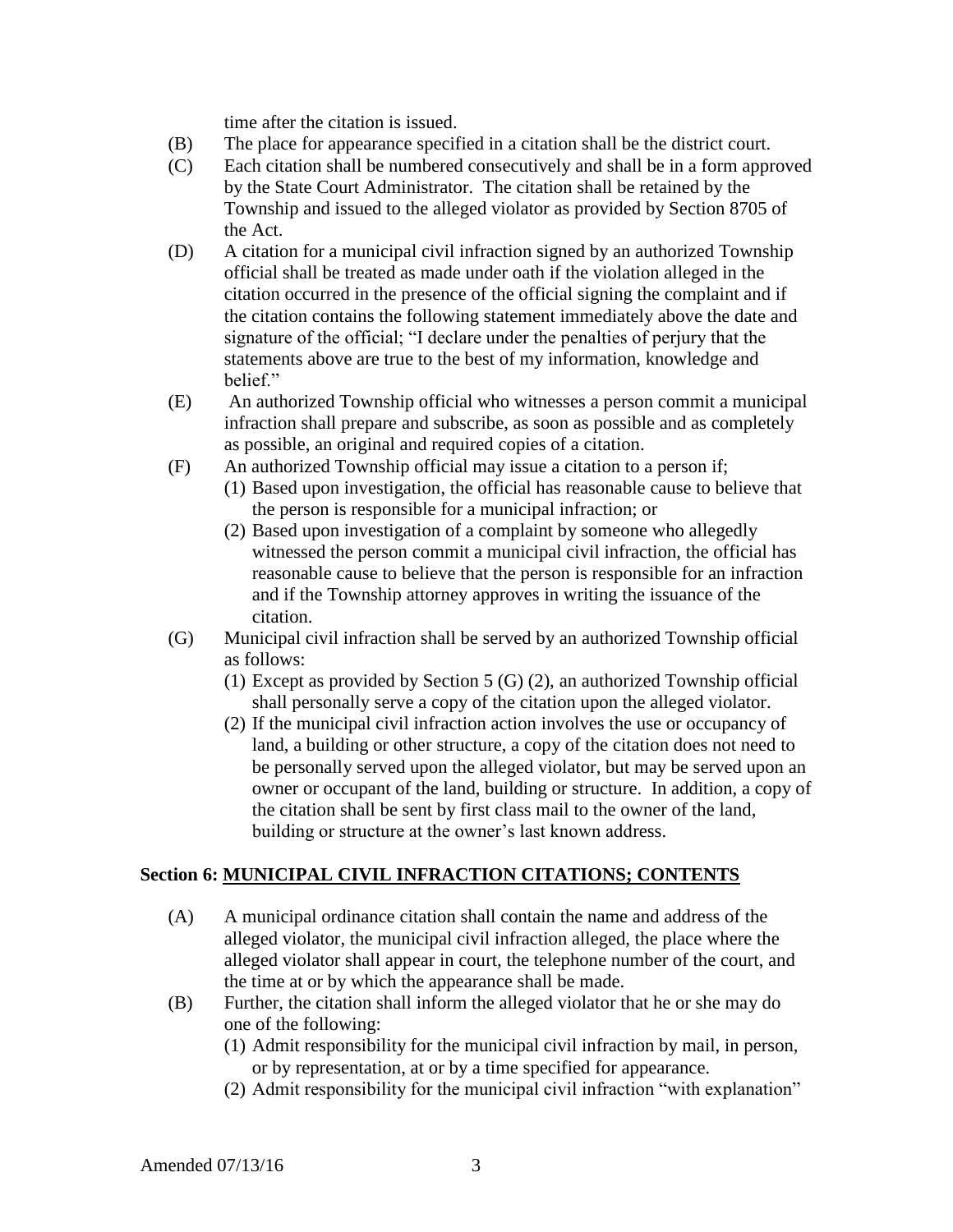by mail by the time specified for appearance or, in person, or by representation.

- (3) Deny responsibility for the municipal civil infraction by doing either of the following:
	- (a) Appearing in person for an informal hearing before a judge or district court magistrate, without the opportunity of being represented by an attorney, unless a formal hearing before a judge is requested by the Township.
	- (b) Appearing in court for a formal hearing before a judge with the opportunity of being represented by an attorney.
- (C) The citation shall also inform the alleged violator the following:
	- (1) That if the violator desires to admit responsibility "with explanation" in person or by representation, the alleged violator must apply to the court in person, by mail, by telephone, or by representation within the time specified for appearance and obtain a scheduled date and time for appearance.
	- (2) That if the alleged violator desires to deny responsibility, the alleged violator must apply to the court in person, by mail, by telephone, or by representation within the time specified for appearance and obtain a scheduled date and time to appear for a hearing, unless a hearing date is specified on the citation.
	- (3) That the hearing shall be an informal hearing unless a formal hearing is requested by the alleged violator or the township.
	- (4) That at an informal hearing the alleged violator must appear in person before a judge or district court magistrate, without opportunity of being represented by an attorney.
	- (5) That at a formal hearing the alleged violator must appear in person before a judge with the opportunity of being represented by an attorney.
- (D) The citation shall contain a notice in boldface type that the failure of the alleged violator to appear within the time specified in the citation or at the time scheduled for a hearing or appearance is a misdemeanor and will result in entry of a default judgment against the alleged violator on the municipal civil infraction.

# **Section 7: MUNICIPAL ORDINANCE VIOLATIONS BUREAU**

- (A) **Bureau Established.** The Township hereby establishes a Municipal Ordinance Violations Bureau ("Bureau") as authorized under Section 8396 of the Act to accept admissions responsibility for municipal civil infractions in response to municipal civil infraction violation notices issued and served by authorized Township officials, and to collect and retain civil fines and costs as prescribed by this Code or any ordinance.
- (B) **Location; supervision; employees; rules and regulations.** The Bureau shall be located in the Township Hall and shall be under the control of the Township Clerk. The Township Clerk, subject to approval of the Township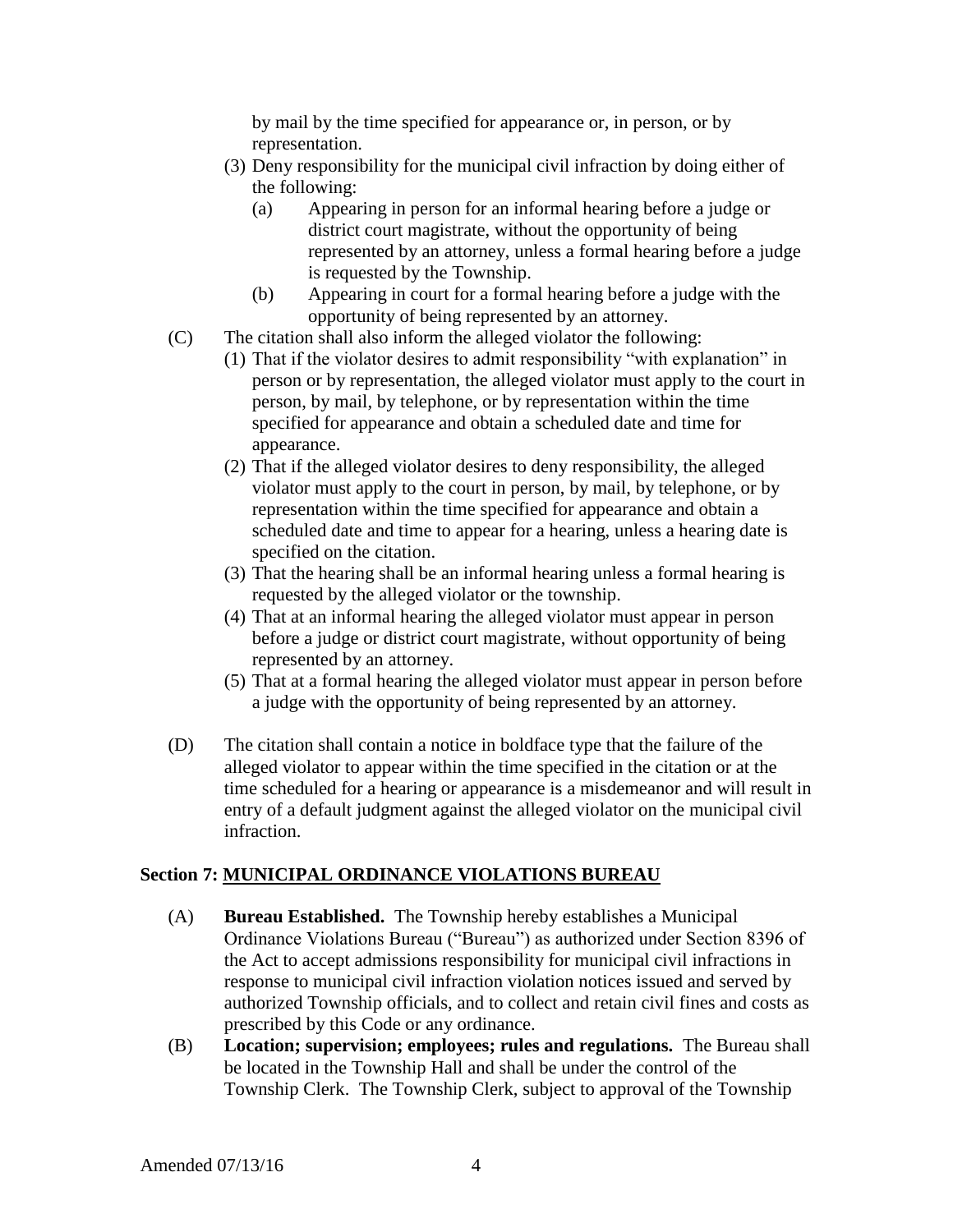Board, shall adopt rules and regulations for the operations of the Bureau.

- (C) **Disposition of violations.** The Bureau may dispose only of municipal civil infraction violations for which a fine has been scheduled and for which a municipal civil infraction violation notice (as compared to a citation) has been issued. The fact that a fine has been scheduled for a particular violation shall not entitle any person to dispose of the violation at the Bureau. Nothing in this chapter shall prevent or restrict the Township from issuing a municipal civil infraction citation for any violation or from prosecuting any violation in a court of competent jurisdiction. The unwillingness of any person to dispose of any violation at the Bureau shall not prejudice the person or in any way diminish the person's rights, privileges and protection according to the law.
- (D) **Bureau limited to accepting admission of responsibility.** The scope of the Bureau's authority shall be limited to accepting admissions of responsibility for municipal civil infractions and collecting and retaining civil fines and costs as a result of those admissions. The Bureau shall not accept payment of a fine from any person who denies having committed the offense or admits responsibility with explanation, and in no event shall the Bureau determine, or attempt to determine, the truth or falsity of any fact or matter related to an alleged violation.
- (E) **Municipal civil infraction violation notices.** Municipal civil infraction violation notices shall be issued and served by authorized Township officials under the same circumstances and upon the same persons as provided for citations as provided in Sections 5(F) and (G) of this chapter. In addition to any other information required by this Code or other ordinance, this notice of violation shall indicate the time by which an alleged violator must appear before the Bureau, the methods by which an appearance may be made, the address and telephone number of the Bureau, the hours during which the Bureau is open, the amount of the fine scheduled for the alleged violation, and the consequences for failure to appear and pay the required fine within the required time.
- (F) **Appearance; payment of fines and costs.** An alleged violator receiving a municipal civil infraction violation notice shall appear at the Bureau and pay the specified fine and costs at or by the time specified for appearance in the municipal civil infraction violation notice. An appearance may be made by mail, in person, or by representation.
- (G) **Procedure where admission of responsibility not made or fine not paid.** If an authorized Township official issues and serves a municipal ordinance violation notice and if an admission of responsibility is not made and civil fine and costs, if any, prescribed by the schedule of fines for violations are not paid at the Bureau, a municipal civil infraction may be filed with the district court and a copy of the citation may be served by first-class mail upon the alleged violator's last known address. The citation filed with the court does not need to comply in all particulars with the requirements for citations as provided by Sections 8705 and 8709 of the Act, but shall consist of a sworn complaint containing the allegations stated in the municipal ordinance violation notice and shall fairly inform the alleged violator how to respond to the citation.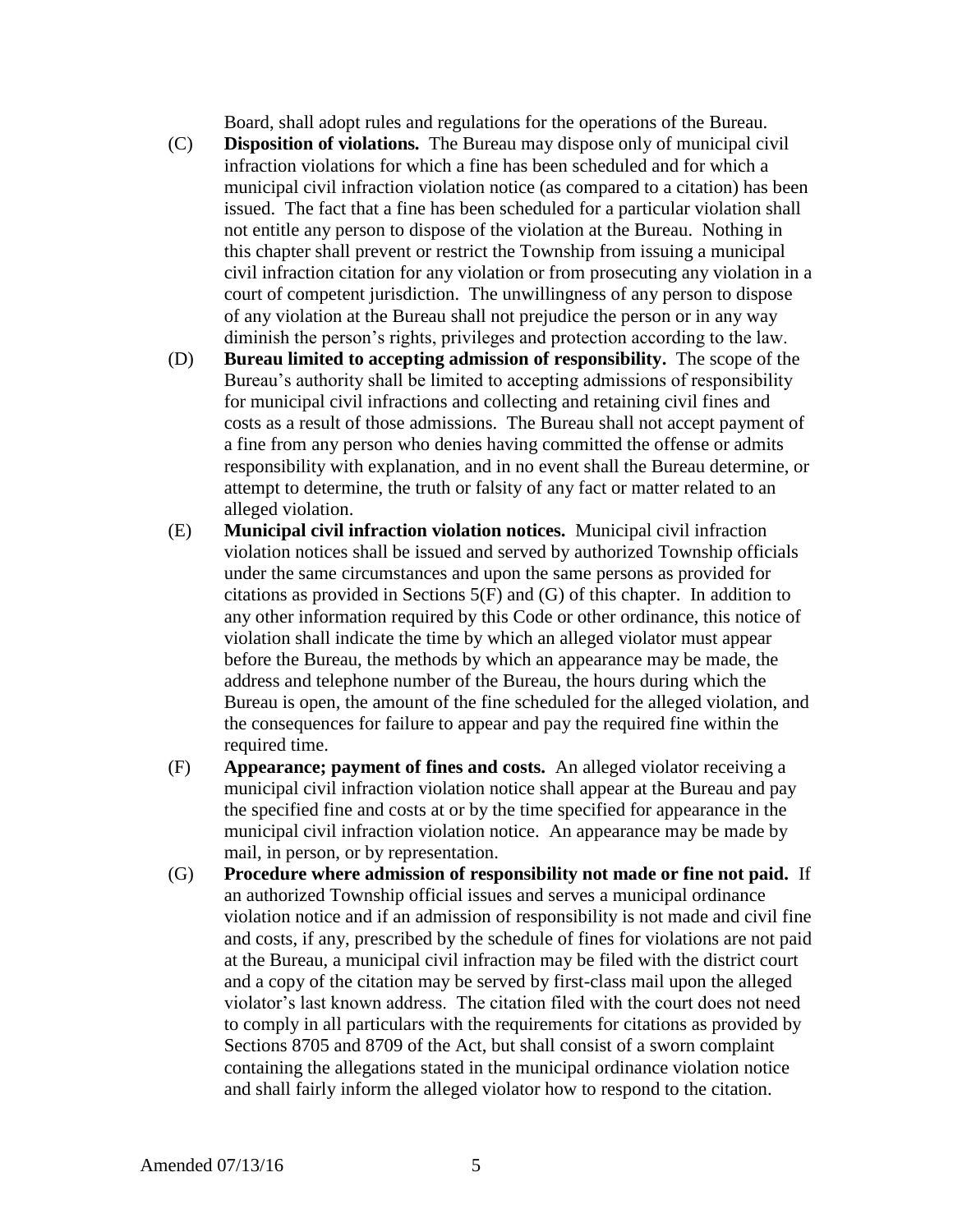# **Section 8: FAILURE TO APPEAR; PENALTY**

A person served with a municipal civil infraction citation as provided in Section 5(G) who fails to appear within the time specified in the citation or at the time scheduled for a hearing or appearance is guilty of a misdemeanor, punishable by a fine of not more than five hundred (\$500.00) dollars or imprisonment for not more than ninety (90) days, or to both such fine and imprisonment in the discretion of the Court. Failure to appear will also result in the entry of a default on the municipal civil infraction.

# **Section 9: MUNICIPAL CIVIL INFRACTION PENALTY**

- (A) The first violation of a Birch Run Township Ordinance which ordains that the penalty is in accordance with this Ordinance, is responsible for a municipal civil infraction and is subject to a civil fine of not less than \$50.00, plus costs.
- (B) The second violation of a Birch Run Township Ordinance which ordains that the penalty is in accordance with this Ordinance, is responsible for a municipal civil infraction and is subject to payment of a civil fine of not less than \$100.00, plus costs.
- (C) The third violation of a Birch Run Township Ordinance which ordains that the penalty is in accordance with this Ordinance, is responsible for a municipal civil infraction and is subject to payment of a civil fine of not less than \$200.00, plus costs.
- (D) The fourth violation of a Birch Run Township Ordinance which ordains that the penalty is in accordance with this Ordinance is responsible for a municipal civil infraction and subject to payment of a civil fine of not less than \$500.00, plus costs.
- (E) Each subsequent violation of a Birch Run Township Ordinance which ordains that the penalty is in accordance with this Ordinance, is responsible for a municipal civil infraction and is subject to payment of a civil fine of not less than \$1,000.00, plus costs.

# **Section 10: SEVERABLILITY**

If any Section, subsection, clause, phrase or portion of this ordinance is for any reason held invalid or unconstitutional by any court of competent jurisdiction, such portion shall be deemed a separate, distinct and independent portion of this ordinance, and such holding shall not affect the validity of the remaining portions of this ordinance.

### **Section 11: SAVINGS**

All proceedings pending and all rights and liabilities existing, acquired or incurred at the time this ordinance takes effect are saved and may be consummated according to the law in force at the time they are commenced.